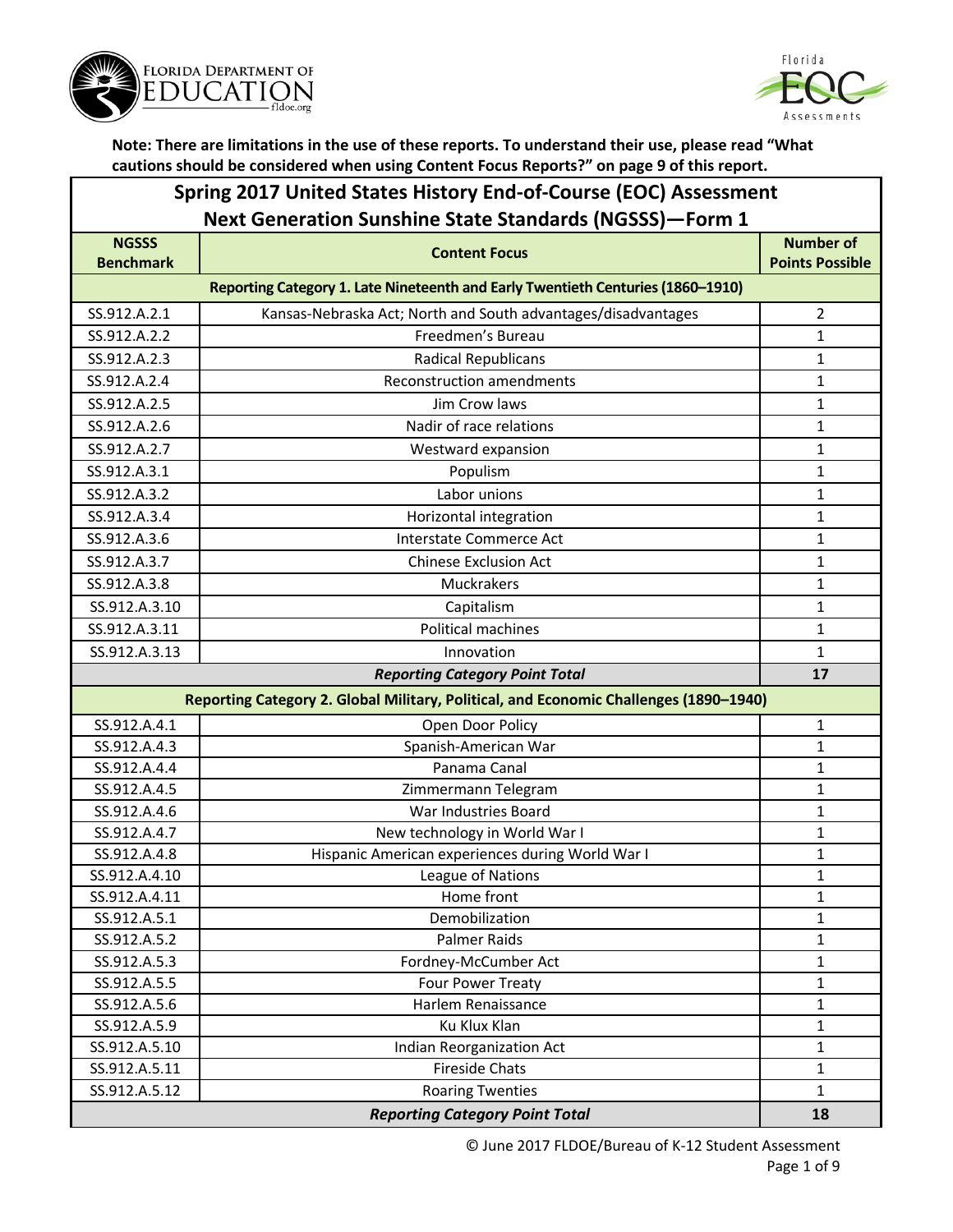



## **Spring 2017 U.S. History End-of-Course (EOC) Assessment Next Generation Sunshine State Standards (NGSSS)—Form 1, continued**

| Reporting Category 3. The United States and the Defense of the International Peace (1940-2010) |                                               |   |
|------------------------------------------------------------------------------------------------|-----------------------------------------------|---|
| SS.912.A.6.1                                                                                   | Cash and Carry                                | 1 |
| SS.912.A.6.2                                                                                   | Isolationism                                  |   |
| SS.912.A.6.4                                                                                   | Women in World War II                         |   |
| SS.912.A.6.5                                                                                   | Wartime propaganda                            | 1 |
| SS.912.A.6.6                                                                                   | Hiroshima and Nagasaki                        | 1 |
| SS.912.A.6.7                                                                                   | <b>Nuremberg Trials</b>                       | 1 |
| SS.912.A.6.8                                                                                   | House Un-American Activities Committee (HUAC) | 1 |
| SS.912.A.6.10                                                                                  | Cold War                                      | 1 |
| SS.912.A.6.11                                                                                  | Arms race                                     | 1 |
| SS.912.A.7.1                                                                                   | Interstate Highway System                     | 1 |
| SS.912.A.7.2                                                                                   | Termination policy                            | 1 |
| SS.912.A.7.7                                                                                   | Freedom Rides                                 |   |
| SS.912.A.7.8                                                                                   | Miranda v. Arizona                            |   |
| SS.912.A.7.10                                                                                  | Watergate                                     | 1 |
| SS.912.A.7.11                                                                                  | Globalization                                 |   |
| SS.912.A.7.16                                                                                  | 9/11 attack                                   | 1 |
| SS.912.A.7.17                                                                                  | Space Race                                    | 1 |
| <b>Reporting Category Point Total</b>                                                          |                                               |   |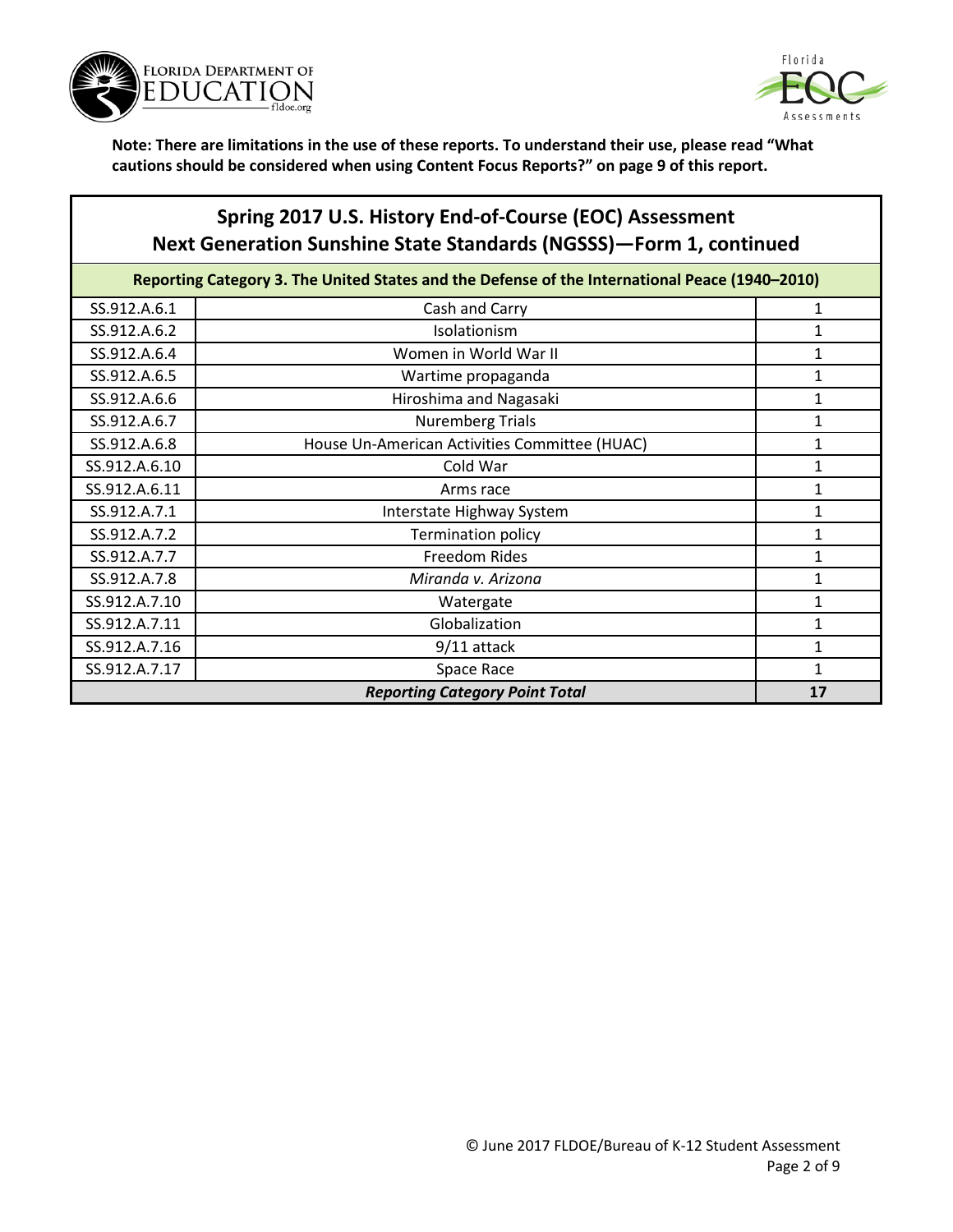



| Spring 2017 U.S. History End-of-Course (EOC) Assessment<br><b>Next Generation Sunshine State Standards (NGSSS)-Form 2</b> |                                                                                       |                        |
|---------------------------------------------------------------------------------------------------------------------------|---------------------------------------------------------------------------------------|------------------------|
| <b>NGSSS</b>                                                                                                              | <b>Content Focus</b>                                                                  | <b>Number of</b>       |
| <b>Benchmark</b>                                                                                                          |                                                                                       | <b>Points Possible</b> |
|                                                                                                                           | Reporting Category 1. Late Nineteenth and Early Twentieth Centuries (1860-1910)       |                        |
| SS.912.A.2.1                                                                                                              | North and South advantages/disadvantages; Vicksburg                                   | $\overline{2}$         |
| SS.912.A.2.2                                                                                                              | <b>Radical Republicans</b>                                                            | 1                      |
| SS.912.A.2.3                                                                                                              | <b>Radical Republicans</b>                                                            | 1                      |
| SS.912.A.2.4                                                                                                              | <b>Reconstruction amendments</b>                                                      | 1                      |
| SS.912.A.2.5                                                                                                              | Jim Crow laws                                                                         | $\mathbf{1}$           |
| SS.912.A.2.6                                                                                                              | <b>Black codes</b>                                                                    | 1                      |
| SS.912.A.2.7                                                                                                              | Westward expansion                                                                    | 1                      |
| SS.912.A.3.1                                                                                                              | Populism                                                                              | 1                      |
| SS.912.A.3.2                                                                                                              | Government regulation                                                                 | 1                      |
| SS.912.A.3.3                                                                                                              | Immigration                                                                           | $\mathbf{1}$           |
| SS.912.A.3.4                                                                                                              | Horizontal integration                                                                | $\mathbf{1}$           |
| SS.912.A.3.5                                                                                                              | African American inventors                                                            | $\mathbf{1}$           |
| SS.912.A.3.7                                                                                                              | <b>Chinese Exclusion Act</b>                                                          | 1                      |
| SS.912.A.3.8                                                                                                              | Settlement houses                                                                     | $\mathbf{1}$           |
| SS.912.A.3.9                                                                                                              | Labor unions                                                                          | $\mathbf{1}$           |
| SS.912.A.3.11                                                                                                             | <b>Political machines</b>                                                             | $\mathbf{1}$           |
|                                                                                                                           | <b>Reporting Category Point Total</b>                                                 | 17                     |
|                                                                                                                           | Reporting Category 2. Global Military, Political, and Economic Challenges (1890-1940) |                        |
| SS.912.A.4.1                                                                                                              | <b>Treaty of Portsmouth</b>                                                           | $\mathbf{1}$           |
| SS.912.A.4.3                                                                                                              | Spanish-American War                                                                  | 1                      |
| SS.912.A.4.4                                                                                                              | Panama Canal                                                                          | 1                      |
| SS.912.A.4.5                                                                                                              | Zimmermann Telegram                                                                   | 1                      |
| SS.912.A.4.6                                                                                                              | War Industries Board                                                                  | 1                      |
| SS.912.A.4.7                                                                                                              | New technology in World War I                                                         |                        |
|                                                                                                                           |                                                                                       | 1                      |
| SS.912.A.4.8                                                                                                              | African Americans in World War I                                                      | 1                      |
| SS.912.A.4.9                                                                                                              | African Americans in World War I                                                      | 1                      |
| SS.912.A.4.10                                                                                                             | Article X                                                                             | $\mathbf{1}$           |
| SS.912.A.5.1                                                                                                              | Demobilization                                                                        | $\mathbf{1}$           |
| SS.912.A.5.2                                                                                                              | <b>Palmer Raids</b>                                                                   | 1                      |
| SS.912.A.5.4                                                                                                              | Buying on margin                                                                      | $\mathbf{1}$           |
| SS.912.A.5.5                                                                                                              | Four Power Treaty                                                                     | $\mathbf{1}$           |
| SS.912.A.5.6                                                                                                              | Harlem Renaissance                                                                    | $\mathbf{1}$           |
| SS.912.A.5.7                                                                                                              | National Association for the Advancement of Colored People (NAACP)                    | $\mathbf{1}$           |
| SS.912.A.5.10                                                                                                             | Nineteenth Amendment                                                                  | $\mathbf{1}$           |
| SS.912.A.5.11                                                                                                             | <b>Stock Market Crash</b>                                                             | $\mathbf{1}$           |
| SS.912.A.5.12                                                                                                             | <b>Roaring Twenties</b>                                                               | $\mathbf{1}$           |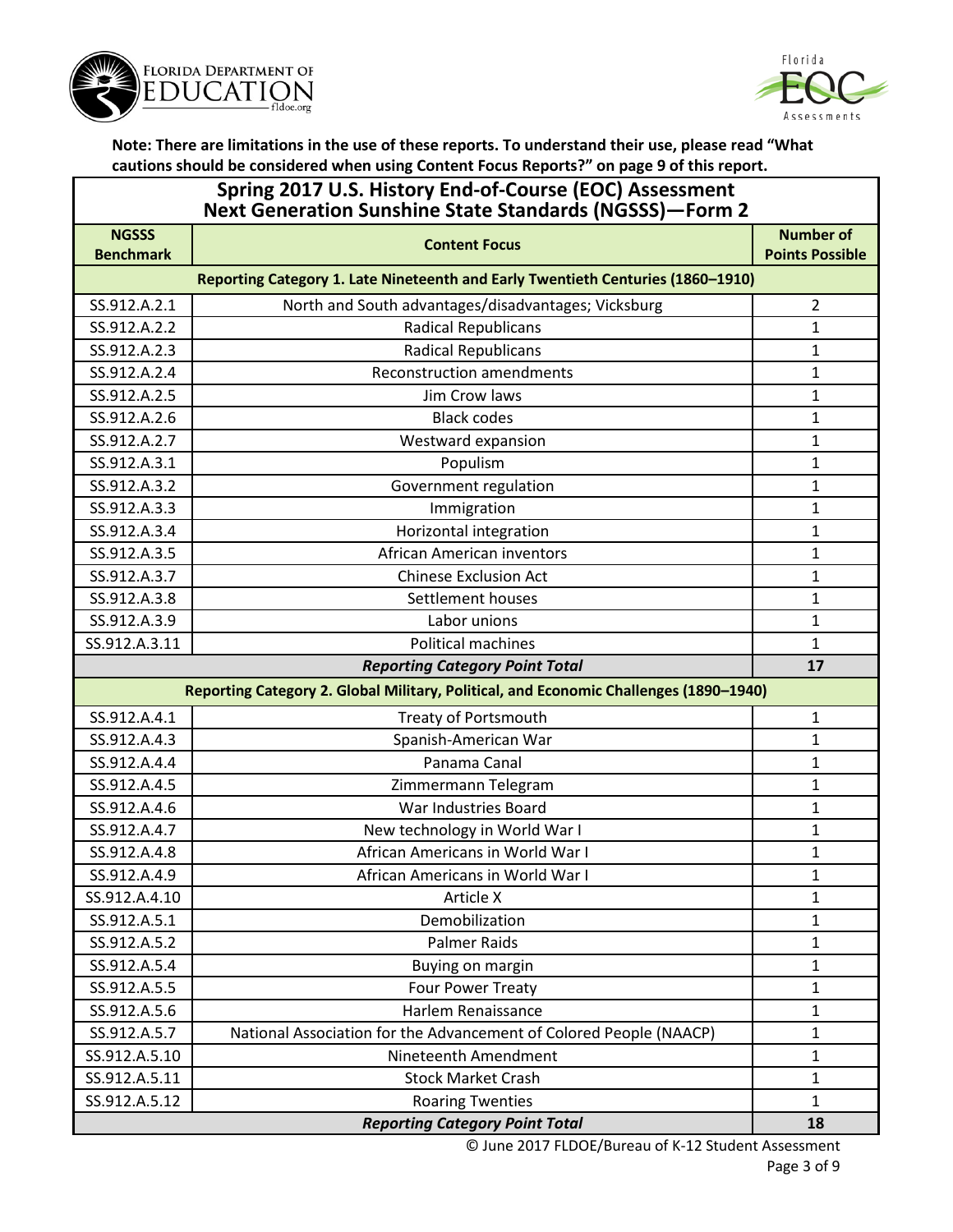



# **Spring 2017 U.S. History End-of-Course (EOC) Assessment Next Generation Sunshine State Standards (NGSSS)—Form 2, continued**

| Reporting Category 3. The United States and the Defense of the International Peace (1940-2010) |                                             |   |  |
|------------------------------------------------------------------------------------------------|---------------------------------------------|---|--|
| SS.912.A.6.1                                                                                   | Cash and Carry                              |   |  |
| SS.912.A.6.4                                                                                   | Women in World War II                       |   |  |
| SS.912.A.6.5                                                                                   | Wartime propaganda                          |   |  |
| SS.912.A.6.7                                                                                   | <b>Nuremberg Trials</b>                     |   |  |
| SS.912.A.6.8                                                                                   | <b>Red Scare</b>                            |   |  |
| SS.912.A.6.10                                                                                  | Potsdam                                     |   |  |
| SS.912.A.6.11                                                                                  | Arms race                                   |   |  |
| SS.912.A.6.12                                                                                  | <b>Richard Nixon</b>                        |   |  |
| SS.912.A.6.13                                                                                  | <b>Truman Doctrine</b>                      |   |  |
| SS.912.A.7.1                                                                                   | Interstate Highway System                   |   |  |
| SS.912.A.7.5                                                                                   | Civil rights tactics                        |   |  |
| SS.912.A.7.8                                                                                   | Miranda v. Arizona                          |   |  |
| SS.912.A.7.10                                                                                  | Watergate                                   |   |  |
| SS.912.A.7.11                                                                                  | Glasnost                                    |   |  |
| SS.912.A.7.13                                                                                  | <b>Great Society</b>                        |   |  |
| SS.912.A.7.16                                                                                  | 9/11 Attack                                 |   |  |
| SS.912.A.7.17                                                                                  | Space Race                                  | 1 |  |
|                                                                                                | <b>Reporting Category Point Total</b><br>17 |   |  |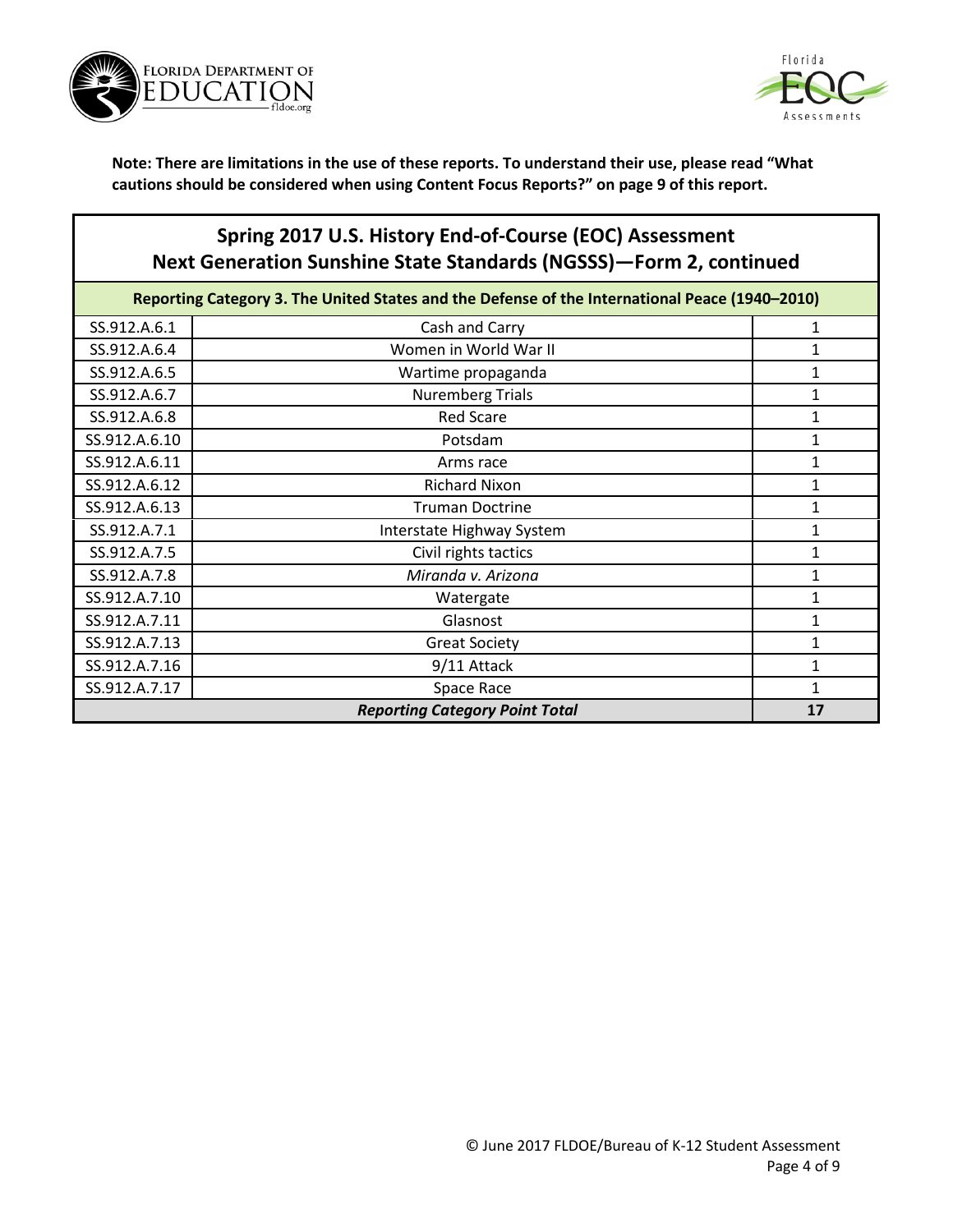



| Spring 2017 U.S. History End-of-Course (EOC) Assessment        |
|----------------------------------------------------------------|
| <b>Next Generation Sunshine State Standards (NGSSS)-Form 3</b> |

| <b>NGSSS</b><br><b>Benchmark</b> | <b>Content Focus</b>                                                                  | <b>Number of</b><br><b>Points Possible</b> |  |
|----------------------------------|---------------------------------------------------------------------------------------|--------------------------------------------|--|
|                                  | Reporting Category 1. Late Nineteenth and Early Twentieth Centuries (1860-1910)       |                                            |  |
| SS.912.A.2.1                     | North and South advantages/disadvantages                                              | $\mathbf{1}$                               |  |
| SS.912.A.2.2                     | <b>Radical Republicans</b>                                                            | $\mathbf{1}$                               |  |
| SS.912.A.2.3                     | <b>Radical Republicans</b>                                                            | $\mathbf{1}$                               |  |
| SS.912.A.2.4                     | <b>Reconstruction amendments</b>                                                      | 1                                          |  |
| SS.912.A.2.5                     | Jim Crow laws                                                                         | 1                                          |  |
| SS.912.A.2.6                     | <b>Black Codes</b>                                                                    | $\mathbf{1}$                               |  |
| SS.912.A.2.7                     | Reservation system; Westward expansion                                                | $\overline{2}$                             |  |
| SS.912.A.3.1                     | Populism                                                                              | $\mathbf{1}$                               |  |
| SS.912.A.3.2                     | <b>Trust busting</b>                                                                  | $\mathbf{1}$                               |  |
| SS.912.A.3.4                     | Horizontal integration; Monopolies                                                    | $\overline{2}$                             |  |
| SS.912.A.3.5                     | Innovation                                                                            | $\mathbf{1}$                               |  |
| SS.912.A.3.7                     | <b>Chinese Exclusion Act</b>                                                          | 1                                          |  |
| SS.912.A.3.9                     | Government regulation                                                                 | $\mathbf{1}$                               |  |
| SS.912.A.3.11                    | <b>Political machines</b>                                                             | $\mathbf{1}$                               |  |
| SS.912.A.3.12                    | National Woman Suffrage Association                                                   | $\mathbf{1}$                               |  |
|                                  | <b>Reporting Category Point Total</b>                                                 | 17                                         |  |
|                                  | Reporting Category 2. Global Military, Political, and Economic Challenges (1890-1940) |                                            |  |
| SS.912.A.4.1                     | Panama Canal                                                                          | 1                                          |  |
| SS.912.A.4.2                     | Expansionism                                                                          | 1                                          |  |
| SS.912.A.4.3                     | Platt Amendment; Spanish-American War                                                 | $\overline{2}$                             |  |
| SS.912.A.4.5                     | Zimmermann Telegram                                                                   | $\mathbf{1}$                               |  |
| SS.912.A.4.6                     | War Industries Board                                                                  | $\mathbf{1}$                               |  |
| SS.912.A.4.7                     | New technology in World War I                                                         | $\mathbf{1}$                               |  |
| SS.912.A.4.9                     | German Americans during World War I                                                   | $\mathbf{1}$                               |  |
| SS.912.A.4.11                    | Spanish-American War                                                                  | 1                                          |  |
| SS.912.A.5.1                     | Demobilization                                                                        | 1                                          |  |
| SS.912.A.5.2                     | Palmer Raids                                                                          | 1                                          |  |
| SS.912.A.5.4                     | Installment plans                                                                     | $\mathbf{1}$                               |  |
| SS.912.A.5.5                     | Four Power Treaty                                                                     | $\mathbf{1}$                               |  |
| SS.912.A.5.6                     | Harlem Renaissance                                                                    | $\mathbf{1}$                               |  |
| SS.912.A.5.10                    | Franklin D. Roosevelt                                                                 | $\mathbf{1}$                               |  |
| SS.912.A.5.11                    | Bonus Army; New Deal                                                                  | $\overline{2}$                             |  |
| SS.912.A.5.12                    | <b>Roaring Twenties</b>                                                               | $\mathbf{1}$                               |  |
|                                  | <b>Reporting Category Point Total</b>                                                 | 18                                         |  |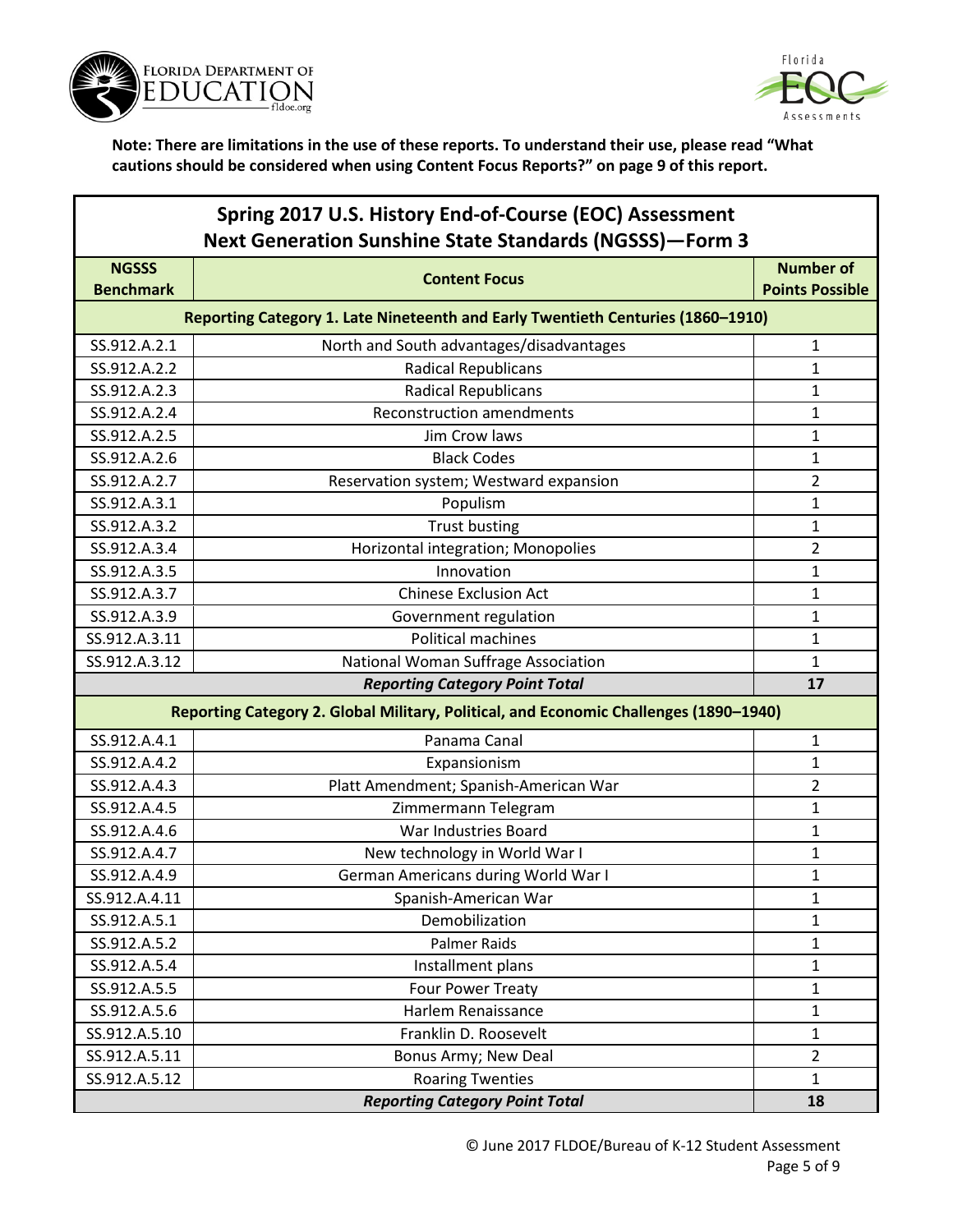



## **Spring 2017 U.S. History End-of-Course (EOC) Assessment Next Generation Sunshine State Standards (NGSSS)—Form 3, continued**

Reporting Category 3. The United States and the Defense of the International Peace (1940–2010)

| SS.912.A.6.1                          | Cash and Carry                                       | 1 |
|---------------------------------------|------------------------------------------------------|---|
| SS.912.A.6.2                          | Isolationism                                         |   |
| SS.912.A.6.3                          | Holocaust                                            |   |
| SS.912.A.6.4                          | Women in World War II                                |   |
| SS.912.A.6.5                          | Wartime propaganda                                   |   |
| SS.912.A.6.7                          | <b>Nuremberg Trials</b>                              |   |
| SS.912.A.6.10                         | <b>Marshall Plan</b>                                 |   |
| SS.912.A.6.11                         | <b>Cuban Missile Crisis</b>                          | 1 |
| SS.912.A.6.14                         | Pentagon Papers                                      |   |
| SS.912.A.7.1                          | <b>Beat Generation</b>                               |   |
| SS.912.A.7.7                          | March on Washington                                  |   |
| SS.912.A.7.8                          | Miranda v. Arizona                                   |   |
| SS.912.A.7.10                         | Watergate                                            | 1 |
| SS.912.A.7.11                         | Iran-Contra                                          | 1 |
| SS.912.A.7.12                         | Organization of Petroleum Exporting Countries (OPEC) | 1 |
| SS.912.A.7.16                         | 9/11 Attack                                          | 1 |
| SS.912.A.7.17                         | Space Race                                           | 1 |
| <b>Reporting Category Point Total</b> |                                                      |   |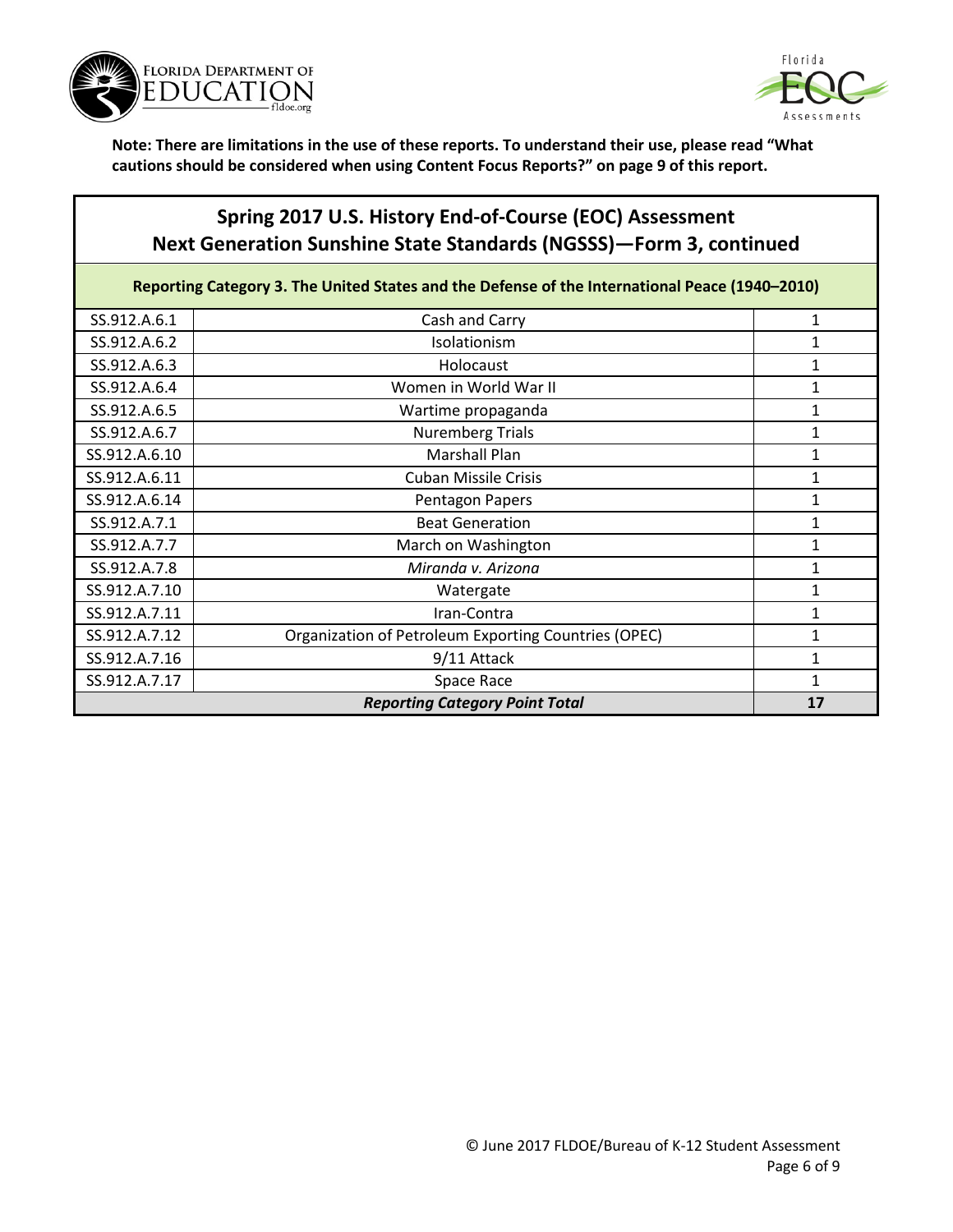



| Spring 2017 U.S. History End-of-Course (EOC) Assessment        |
|----------------------------------------------------------------|
| <b>Next Generation Sunshine State Standards (NGSSS)-Form 4</b> |

| <b>NGSSS</b><br><b>Benchmark</b>                                                | <b>Content Focus</b>                                                                  | <b>Number of</b><br><b>Points Possible</b> |
|---------------------------------------------------------------------------------|---------------------------------------------------------------------------------------|--------------------------------------------|
| Reporting Category 1. Late Nineteenth and Early Twentieth Centuries (1860-1910) |                                                                                       |                                            |
| SS.912.A.2.1                                                                    | North and South advantages/disadvantages; Slavery                                     | 2                                          |
| SS.912.A.2.2                                                                    | O.O. Howard                                                                           | $\mathbf{1}$                               |
| SS.912.A.2.3                                                                    | <b>Radical Republicans</b>                                                            | $\mathbf{1}$                               |
| SS.912.A.2.4                                                                    | <b>Reconstruction amendments</b>                                                      | 1                                          |
| SS.912.A.2.5                                                                    | Jim Crow laws                                                                         | $\mathbf{1}$                               |
| SS.912.A.2.6                                                                    | Sharecropping                                                                         | $\mathbf{1}$                               |
| SS.912.A.2.7                                                                    | Westward expansion                                                                    | 1                                          |
| SS.912.A.3.1                                                                    | Populism                                                                              | $\mathbf{1}$                               |
| SS.912.A.3.2                                                                    | Captains of industry                                                                  | 1                                          |
| SS.912.A.3.4                                                                    | Horizontal integration                                                                | 1                                          |
| SS.912.A.3.5                                                                    | Innovation                                                                            | $\mathbf{1}$                               |
| SS.912.A.3.6                                                                    | Government regulation of food and drugs                                               | $\mathbf{1}$                               |
| SS.912.A.3.7                                                                    | <b>Chinese Exclusion Act</b>                                                          | $\mathbf{1}$                               |
| SS.912.A.3.9                                                                    | Haymarket Riot                                                                        | 1                                          |
| SS.912.A.3.11                                                                   | <b>Political machines</b>                                                             | 1                                          |
| SS.912.A.3.13                                                                   | Florida East Coast Railroad                                                           | 1                                          |
|                                                                                 | <b>Reporting Category Point Total</b>                                                 | 17                                         |
|                                                                                 | Reporting Category 2. Global Military, Political, and Economic Challenges (1890-1940) |                                            |
| SS.912.A.4.1                                                                    | Naval superiority                                                                     | $\mathbf{1}$                               |
| SS.912.A.4.3                                                                    | Spanish-American War                                                                  | $\mathbf{1}$                               |
| SS.912.A.4.5                                                                    | Entangling alliances; Zimmermann Telegram                                             | $\overline{2}$                             |
| SS.912.A.4.6                                                                    | War Industries Board                                                                  | $\mathbf{1}$                               |
| SS.912.A.4.7                                                                    | New technology in World War I                                                         | $\mathbf{1}$                               |
| SS.912.A.4.8                                                                    | African Americans in World War I                                                      | 1                                          |
| SS.912.A.4.9                                                                    | German Americans during World War I                                                   | 1                                          |
| SS.912.A.4.10                                                                   | <b>Fourteen Points</b>                                                                | $\mathbf{1}$                               |
| SS.912.A.5.1                                                                    | Demobilization                                                                        | 1                                          |
| SS.912.A.5.2                                                                    | Palmer Raids; Red Scare                                                               | $\overline{2}$                             |
| SS.912.A.5.3                                                                    | Dawes Plan                                                                            | $\mathbf{1}$                               |
| SS.912.A.5.4                                                                    | <b>Great Depression</b>                                                               | 1                                          |
| SS.912.A.5.5                                                                    | Four Power Treaty                                                                     | 1                                          |
| SS.912.A.5.6                                                                    | <b>Fundamentalist Movement</b>                                                        | $\mathbf{1}$                               |
| SS.912.A.5.11                                                                   | Works Progress Administration (WPA)                                                   | 1                                          |
| SS.912.A.5.12                                                                   | <b>Roaring Twenties</b>                                                               | $\mathbf{1}$                               |
|                                                                                 | <b>Reporting Category Point Total</b>                                                 | 18                                         |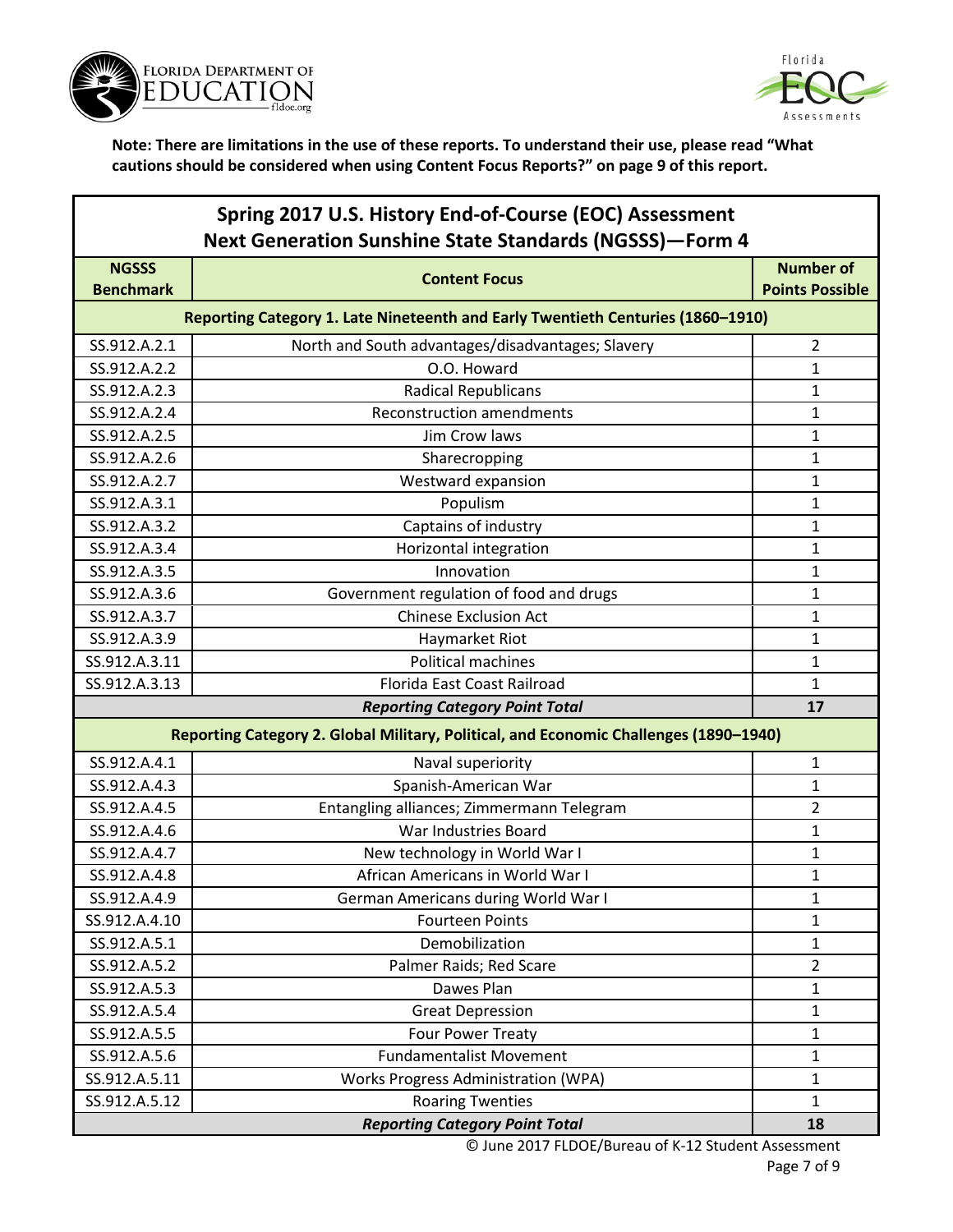



## **Spring 2017 U.S. History End-of-Course (EOC) Assessment Next Generation Sunshine State Standards (NGSSS)—Form 4, continued**

| Reporting Category 3. The United States and the Defense of the International Peace (1940-2010) |                             |                |
|------------------------------------------------------------------------------------------------|-----------------------------|----------------|
| SS.912.A.6.1                                                                                   | Cash and Carry              | 1              |
| SS.912.A.6.4                                                                                   | Women in World War II       |                |
| SS.912.A.6.5                                                                                   | Wartime propaganda          |                |
| SS.912.A.6.7                                                                                   | <b>Nuremberg Trials</b>     |                |
| SS.912.A.6.8                                                                                   | Loyalty Review Program      |                |
| SS.912.A.6.10                                                                                  | <b>Marshall Plan</b>        |                |
| SS.912.A.6.12                                                                                  | Cold War; Korean War        | 2              |
| SS.912.A.6.14                                                                                  | Vietnam War                 |                |
| SS.912.A.7.2                                                                                   | Suburbs                     | 1              |
| SS.912.A.7.8                                                                                   | Miranda v. Arizona          | 1              |
| SS.912.A.7.9                                                                                   | Social movements            |                |
| SS.912.A.7.10                                                                                  | Watergate                   |                |
| SS.912.A.7.11                                                                                  | <b>Gulf War</b>             |                |
| SS.912.A.7.16                                                                                  | 9/11 Attack                 |                |
| SS.912.A.7.17                                                                                  | Social activism; Space Race | $\overline{2}$ |
| <b>Reporting Category Point Total</b>                                                          |                             |                |